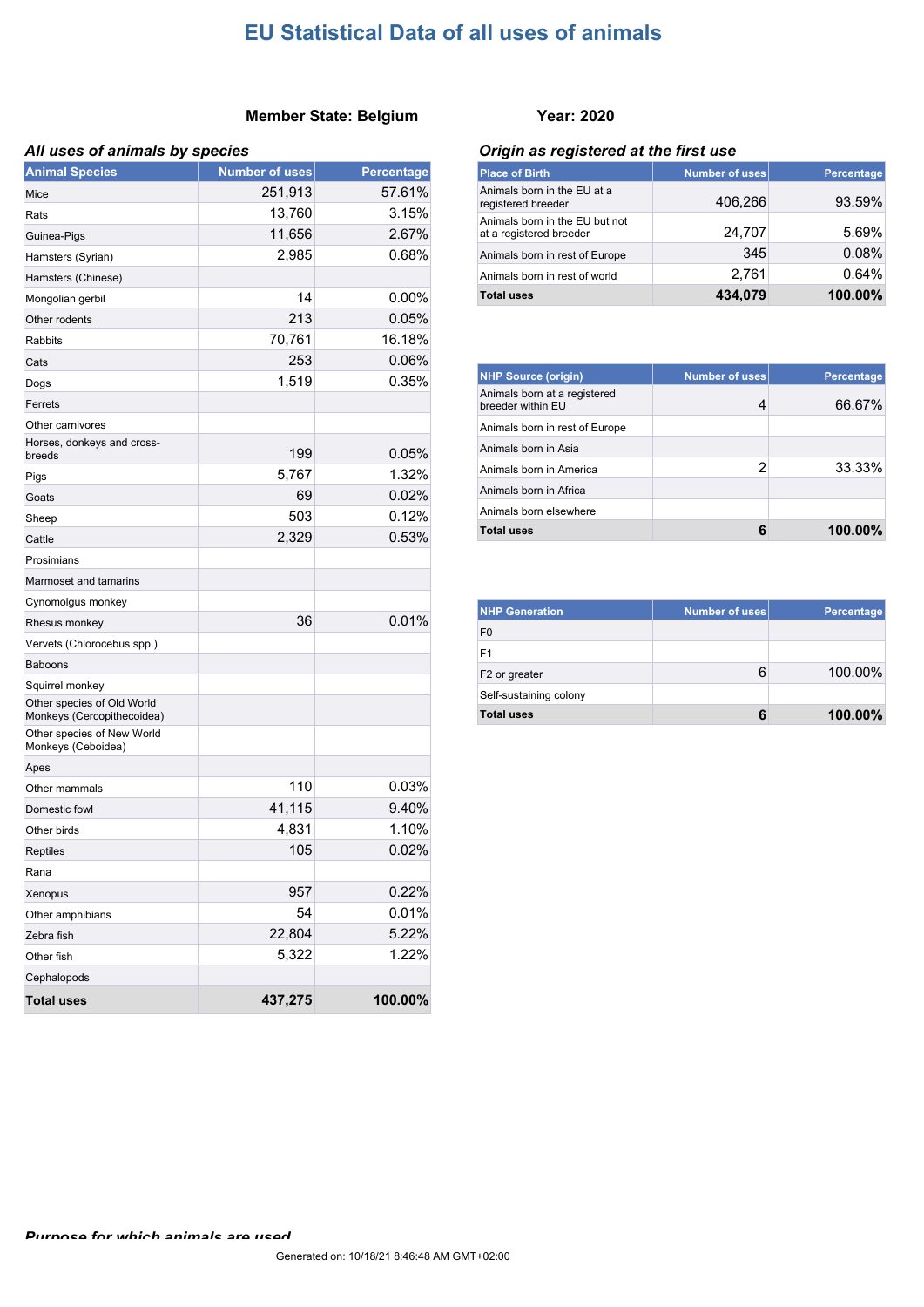#### *Purpose for which animals are used*

| <b>Purpose Category level 1</b>                                                                            | Number of uses | Percentage |
|------------------------------------------------------------------------------------------------------------|----------------|------------|
| <b>Basic Research</b>                                                                                      | 168,821        | 38.61%     |
| Translational and applied research                                                                         | 120.505        | 27.56%     |
| Regulatory use and Routine production                                                                      | 127,262        | 29.10%     |
| Protection of the natural environment in the interests of the health or welfare of human beings or animals | 743            | 0.17%      |
| Preservation of species                                                                                    | 371            | 0.08%      |
| Higher education or training for the acquisition, maintenance or improvement of vocational skills          | 3,827          | 0.88%      |
| Forensic enquiries                                                                                         |                |            |
| Maintenance of colonies of established genetically altered animals, not used in other procedures           | 15.746         | 3.60%      |
| <b>Total uses</b>                                                                                          | 437,275        | 100.00%    |

| <b>Basic Research</b>                        | <b>Number of uses</b> | Percentage |
|----------------------------------------------|-----------------------|------------|
| Oncology                                     | 40,181                | 23.80%     |
| Cardiovascular Blood and Lymphatic System    | 9,645                 | 5.71%      |
| Nervous System                               | 22,108                | 13.10%     |
| <b>Respiratory System</b>                    | 5,090                 | 3.02%      |
| Gastrointestinal System including Liver      | 17,033                | 10.09%     |
| Musculoskeletal System                       | 5,632                 | 3.34%      |
| Immune System                                | 40,828                | 24.18%     |
| Urogenital/Reproductive System               | 4,408                 | 2.61%      |
| Sensory Organs (skin, eyes and ears)         | 1,789                 | 1.06%      |
| Endocrine System/Metabolism                  | 8,433                 | 5.00%      |
| Multisystemic                                | 5,103                 | 3.02%      |
| Ethology / Animal Behaviour / Animal Biology | 2,430                 | 1.44%      |
| Other basic research                         | 6,141                 | 3.64%      |
| <b>Total uses</b>                            | 168,821               | 100.00%    |

| <b>Translational and applied research</b>           | <b>Number of uses</b> | Percentage |
|-----------------------------------------------------|-----------------------|------------|
| Human Cancer                                        | 19,769                | 16.41%     |
| Human Infectious Disorders                          | 13,798                | 11.45%     |
| Human Cardiovascular Disorders                      | 1,738                 | 1.44%      |
| Human Nervous and Mental Disorders                  | 22,278                | 18.49%     |
| Human Respiratory Disorders                         | 5,068                 | 4.21%      |
| Human Gastrointestinal Disorders including Liver    | 1,864                 | 1.55%      |
| Human Musculoskeletal Disorders                     | 592                   | 0.49%      |
| Human Immune Disorders                              | 3,413                 | 2.83%      |
| Human Urogenital/Reproductive Disorders             | 783                   | 0.65%      |
| Human Sensory Organ Disorders (skin, eyes and ears) | 3,187                 | 2.64%      |
| Human Endocrine/Metabolism Disorders                | 1,524                 | 1.26%      |
| <b>Other Human Disorders</b>                        | 1,242                 | 1.03%      |
| <b>Animal Diseases and Disorders</b>                | 27,406                | 22.74%     |
| Animal Welfare                                      | 9,545                 | 7.92%      |
| Diagnosis of diseases                               | 4,124                 | 3.42%      |
| Plant diseases                                      |                       |            |
| Non-regulatory toxicology and ecotoxicology         | 4,174                 | 3.46%      |
| <b>Total uses</b>                                   | 120,505               | 100.00%    |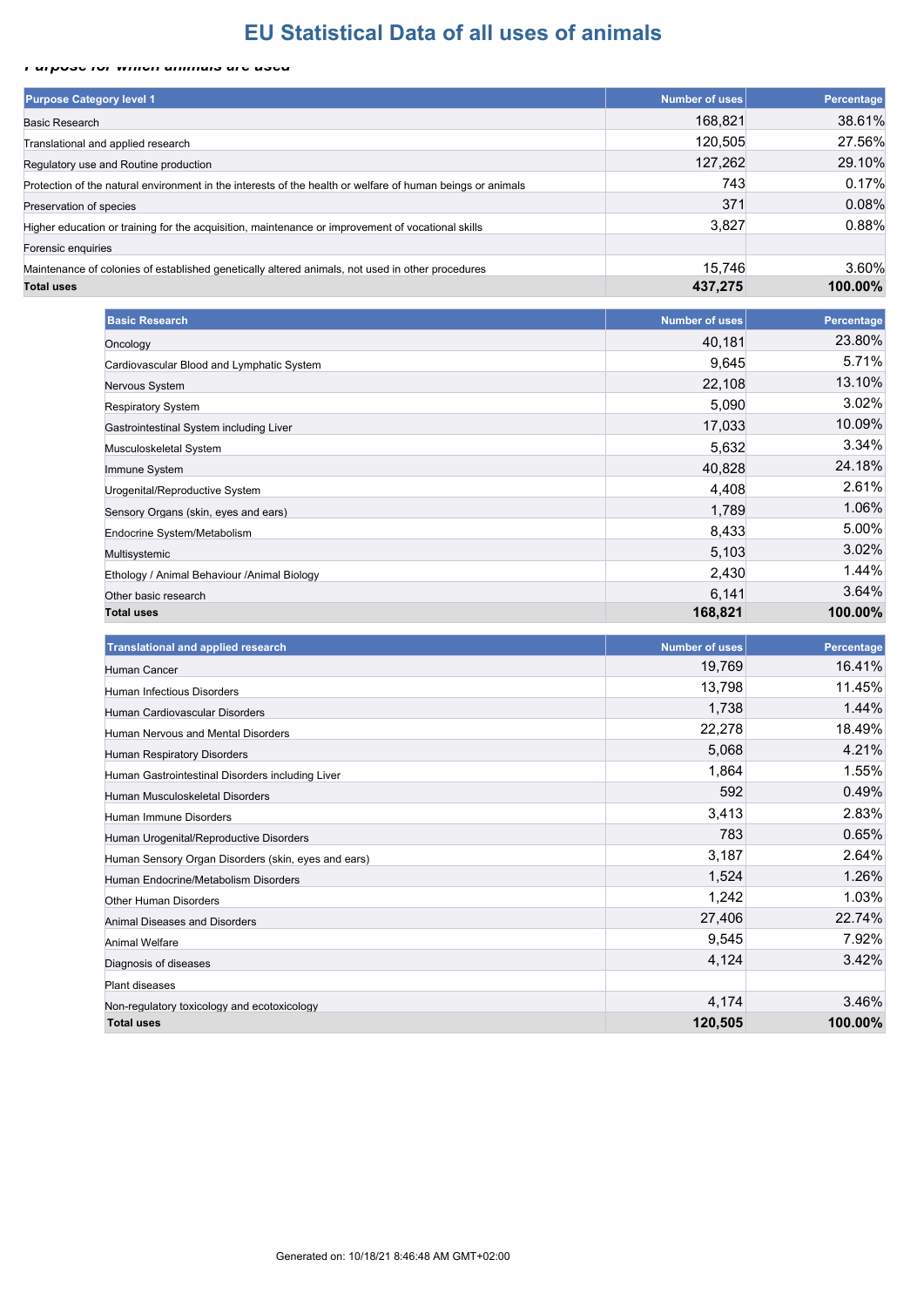|                   | <b>Regulatory use and routine Production</b>                                                     | <b>Number of uses</b> | Percentage |
|-------------------|--------------------------------------------------------------------------------------------------|-----------------------|------------|
|                   | Quality control (incl batch safety and potency testing)                                          | 45,709                | 35.92%     |
|                   | Other efficacy and tolerance testing                                                             | 18,353                | 14.42%     |
|                   | Toxicity and other safety testing including pharmacology                                         | 3,404                 | 2.67%      |
|                   | Routine production                                                                               | 59,796                | 46.99%     |
| <b>Total uses</b> |                                                                                                  | 127,262               | 100.00%    |
|                   | Regulatory use and routine production - Quality control (incl batch safety and potency testing)  | <b>Number of uses</b> | Percentage |
|                   | Batch safety testing                                                                             | 4,786                 | 10.47%     |
|                   | Pyrogenicity testing                                                                             |                       |            |
|                   | Batch potency testing                                                                            | 36,849                | 80.62%     |
|                   | Other quality controls                                                                           | 4,074                 | 8.91%      |
|                   | <b>Total uses</b>                                                                                | 45,709                | 100.00%    |
|                   | Regulatory use and routine production - Toxicity and other safety testing including pharmacology | <b>Number of uses</b> | Percentage |
|                   | Acute and sub-acute                                                                              | 364                   | 10.69%     |
|                   | Skin irritation/corrosion                                                                        |                       |            |
|                   | Skin sensitisation                                                                               |                       |            |
|                   | Eye irritation/corrosion                                                                         |                       |            |
|                   | Repeated dose toxicity                                                                           | 534                   | 15.69%     |
|                   | Carcinogenicity                                                                                  |                       |            |
|                   | Genotoxicity                                                                                     | 81                    | 2.38%      |
|                   | Reproductive toxicity                                                                            |                       |            |
|                   | Developmental toxicity                                                                           |                       |            |
|                   | Neurotoxicity                                                                                    | 22                    | 0.65%      |
|                   | Kinetics                                                                                         | 861                   | 25.29%     |
|                   | Pharmaco-dynamics (incl safety pharmacology)                                                     | 29                    | 0.85%      |
|                   | Phototoxicity                                                                                    |                       |            |
|                   | Ecotoxicity                                                                                      | 596                   | 17.51%     |
|                   | Safety testing in food and feed area                                                             | 356                   | 10.46%     |
|                   | Target animal safety                                                                             | 546                   | 16.04%     |
|                   | Other toxicity/safety testing                                                                    | 15                    | 0.44%      |
|                   | <b>Total uses</b>                                                                                | 3,404                 | 100.00%    |

| Regulatory use and routine production - Toxicity and other safety testing including<br>pharmacology - Acute and sub-acute toxicity testing methods | <b>Number of uses</b> | Percentage |
|----------------------------------------------------------------------------------------------------------------------------------------------------|-----------------------|------------|
| LD50, LC50                                                                                                                                         | 74                    | 20.33%     |
| Other lethal methods                                                                                                                               |                       |            |
| Non lethal methods                                                                                                                                 | 290                   | 79.67%     |
| <b>Total uses</b>                                                                                                                                  | 364                   | 100.00%    |
| Regulatory use and routine production - Toxicity and other safety testing including<br>pharmacology - Repeated dose toxicity                       | <b>Number of uses</b> | Percentage |
| up to 28 days                                                                                                                                      | 514                   | 96.25%     |
| 29 - 90 days                                                                                                                                       | 20                    | 3.75%      |
| > 90 days                                                                                                                                          |                       |            |
|                                                                                                                                                    |                       |            |
| <b>Total uses</b>                                                                                                                                  | 534                   | 100.00%    |
| Regulatory use and routine production – Toxicity and other safety testing including<br>pharmacology - Ecotoxicity                                  | <b>Number of uses</b> | Percentage |
| Acute toxicity                                                                                                                                     | 596                   | 100.00%    |
| Chronic toxicity                                                                                                                                   |                       |            |
| Reproductive ecotoxicity                                                                                                                           |                       |            |
| Endocrine activity                                                                                                                                 |                       |            |
| <b>Bioaccumulation</b>                                                                                                                             |                       |            |
| Other ecotoxicity                                                                                                                                  |                       |            |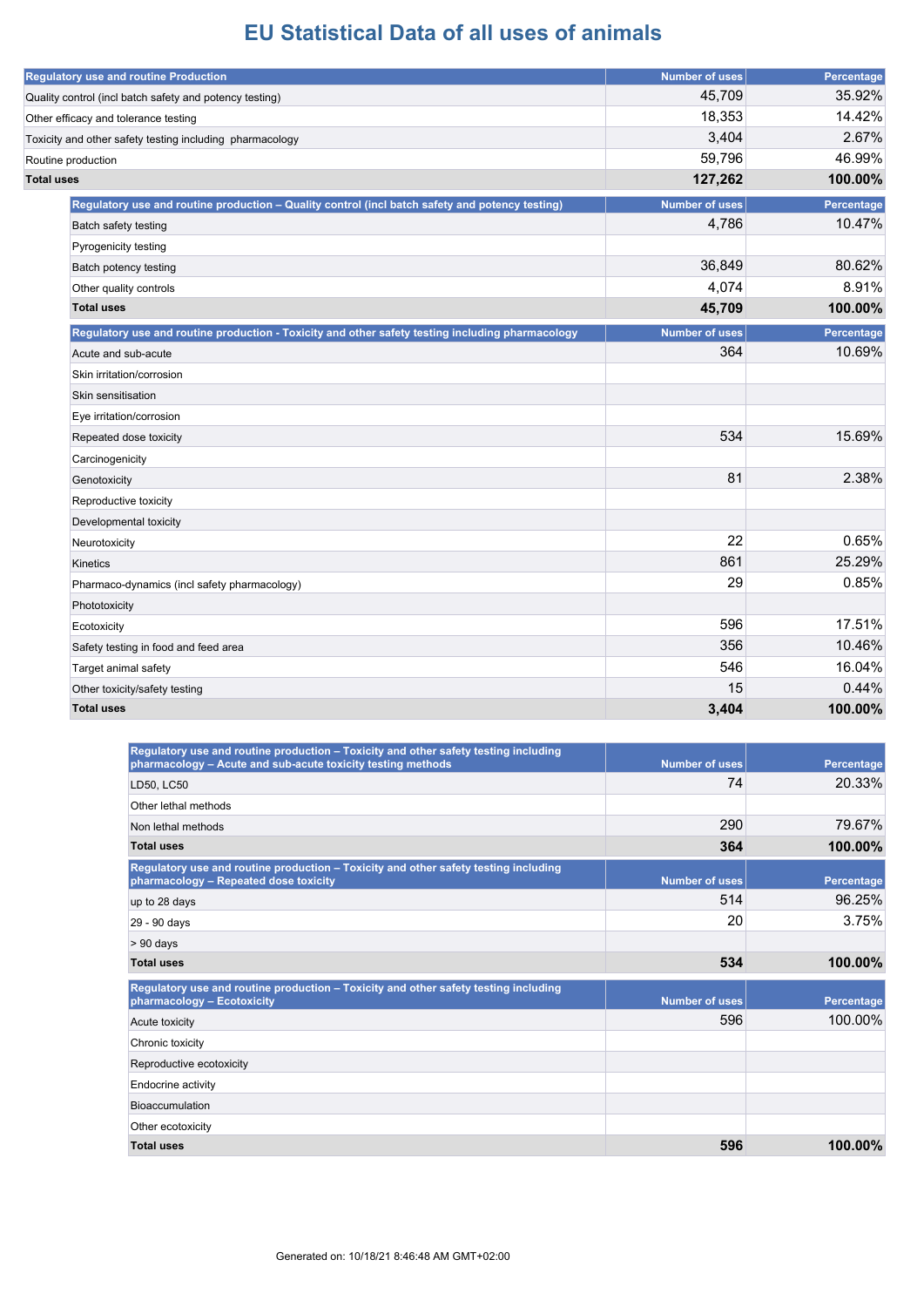| Regulatory use and routine production - Routine production | Number of uses | <b>Percentage</b> |
|------------------------------------------------------------|----------------|-------------------|
| Blood based products                                       | 59,728         | 99.89%            |
| Monoclonal antibody by mouse ascites method                |                |                   |
| Other product types                                        | 68             | 0.11%             |
| <b>Total uses</b>                                          | 59,796         | 100.00%           |

#### *Use of animals to meet legislative requirements*

| <b>Testing by Legislation</b>                                                                    | <b>Number of uses</b> | Percentage |
|--------------------------------------------------------------------------------------------------|-----------------------|------------|
| Legislation on medicinal products for human use                                                  | 103,180               | 81.08%     |
| Legislation on medicinal products for veterinary use and their residues                          | 22,863                | 17.97%     |
| Medical devices legislation                                                                      | 277                   | 0.22%      |
| Industrial chemicals legislation                                                                 |                       |            |
| Plant protection product legislation                                                             |                       |            |
| Biocides legislation                                                                             |                       |            |
| Food legislation including food contact material                                                 | 60                    | 0.05%      |
| Feed legislation including legislation for the safety of target animals, workers and environment | 20                    | 0.02%      |
| Cosmetics legislation                                                                            |                       |            |
| Other legislation                                                                                | 862                   | 0.68%      |
| <b>Total uses</b>                                                                                | 127,262               | 100.00%    |
|                                                                                                  |                       |            |
| <b>Legislative Requirement</b>                                                                   | <b>Number of uses</b> | Percentage |
| Legislation satisfying EU requirements                                                           | 119,188               | 93.66%     |
| Legislation satisfying national requirements only [within EU]                                    |                       |            |
| Legislation satisfying Non-EU requirements only                                                  | 8,074                 | 6.34%      |
| <b>Total uses</b>                                                                                | 127.262               | 100.00%    |

**Total uses 127,262 100.00%**

| <b>Re-Use</b>     | Number of uses | Percentage |
|-------------------|----------------|------------|
| <b>No</b>         | 434.085        | 99.27%     |
| Yes               | 3.190          | 0.73%      |
| <b>Total uses</b> | 437,275        | 100.00%    |

#### *Actual severity of uses Use by genetic status*

| <b>Severity</b>            | Number of uses | <b>Percentage</b> |
|----------------------------|----------------|-------------------|
| Non-recovery               | 9,464          | 2.16%             |
| Mild [up to and including] | 241,487        | 55.23%            |
| Moderate                   | 139.284        | 31.85%            |
| Severe                     | 47.040         | 10.76%            |
| <b>Total uses</b>          | 437,275        | 100.00%           |

### *First use and re-use Use in creation of a new genetic line*

| <b>Creation of New GL</b> | Number of uses | Percentage |
|---------------------------|----------------|------------|
| No                        | 411.974        | 94.21%     |
| Yes                       | 25.301         | 5.79%      |
| <b>Total uses</b>         | 437.275        | $100.00\%$ |

| <b>Genetic Status</b>                              | Number of uses | Percentage |
|----------------------------------------------------|----------------|------------|
| Not genetically altered                            | 313,625        | 71.72%     |
| Genetically altered without a<br>harmful phenotype | 104.843        | 23.98%     |
| Genetically altered with a<br>harmful phenotype    | 18,807         | 4.30%      |
| <b>Total uses</b>                                  | 437,275        | 100.00%    |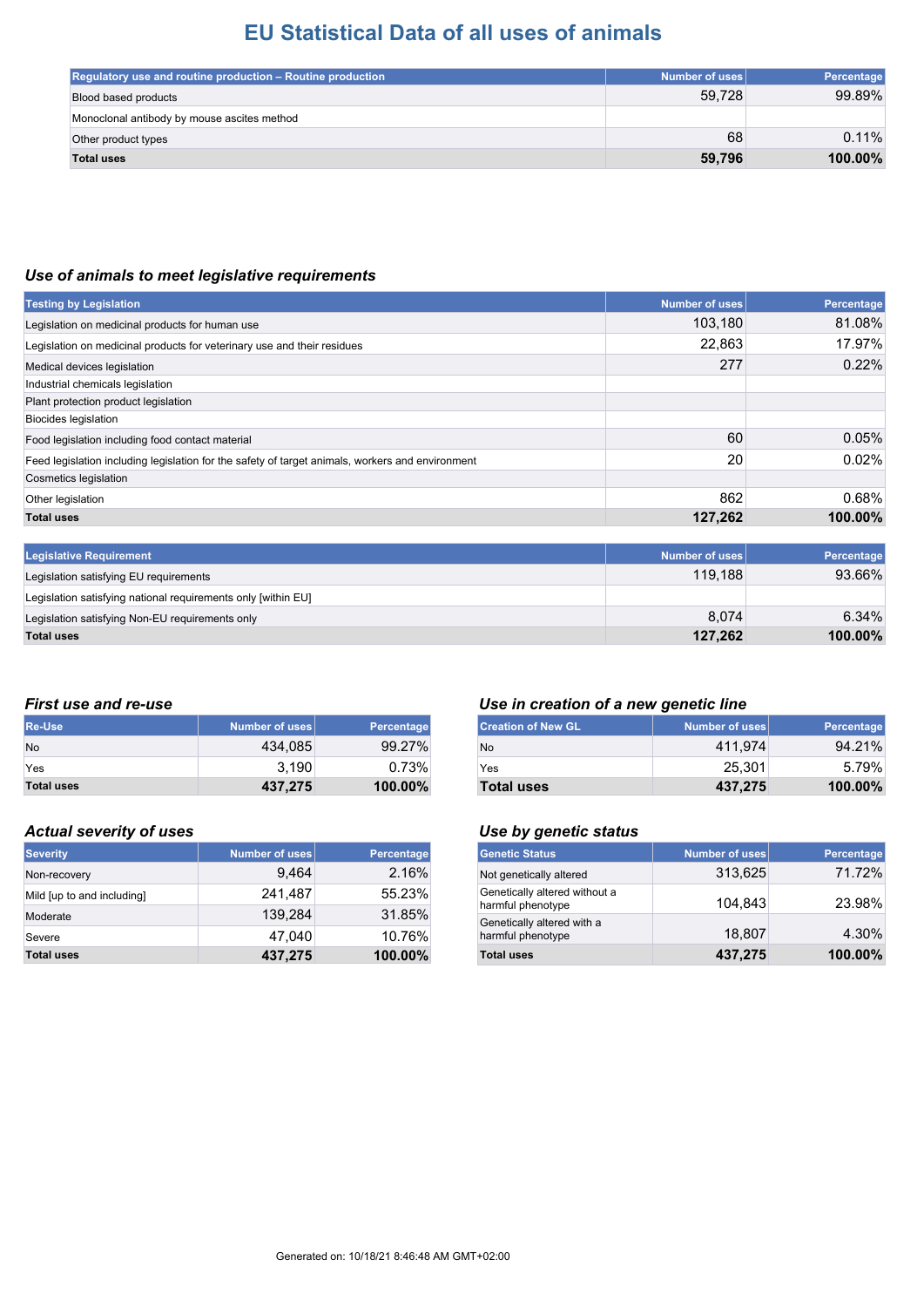## **MEMBER STATE NARRATIVE 2020**

# **1. General information on any changes in trends observed since the previous reporting period.**

Compared to 2019 (493982 uses), there is a decrease of 11,48% in the number of uses in 2020 (437275 uses). We can assume that the observed decrease is, at least partially, caused by the measures taken because of the Covid19 pandemic in 2020.

| Number of use in 2018 | $\parallel$ Number of use in 2019 $\parallel$ Number of use in 2020 |        |
|-----------------------|---------------------------------------------------------------------|--------|
| 556271                | 493982                                                              | 437275 |

Since 2015, the number of re-use continues to decline. Compared to 2019 there is a decrease of 23,46% and even a decrease of 31,69% compared to the numbers of 2018.

| <b>Re-Use</b>     | Number of use in 2018 | Number of use in 2019 | Number of use in 2020 |
|-------------------|-----------------------|-----------------------|-----------------------|
| No                | 551601                | 489814                | 434085                |
| <b>Yes</b>        | 4670                  | 4168                  | 3190                  |
| <b>Total uses</b> | 556271                | 493982                | 437275                |

On the species grouping level, we observe a decrease in mammals, fish, reptiles and amphibians and a slight increase in the use of birds.

| <b>Species</b>    | Number of use in 2018 | Number of use in 2019 | Number of use in 2020 |
|-------------------|-----------------------|-----------------------|-----------------------|
| Mammals           | 454576                | 401065                | 362087                |
| <b>Birds</b>      | 45412                 | 41703                 | 45946                 |
| <b>Fish</b>       | 54843                 | 49807                 | 28126                 |
| Amphibians        | 1116                  | 1106                  | 1011                  |
| Reptiles          | 324                   | 301                   | 105                   |
| Cephalopods       | $\mathbf 0$           | $\mathbf 0$           | $\Omega$              |
| <b>Total uses</b> | 556271                | 493982                | 437275                |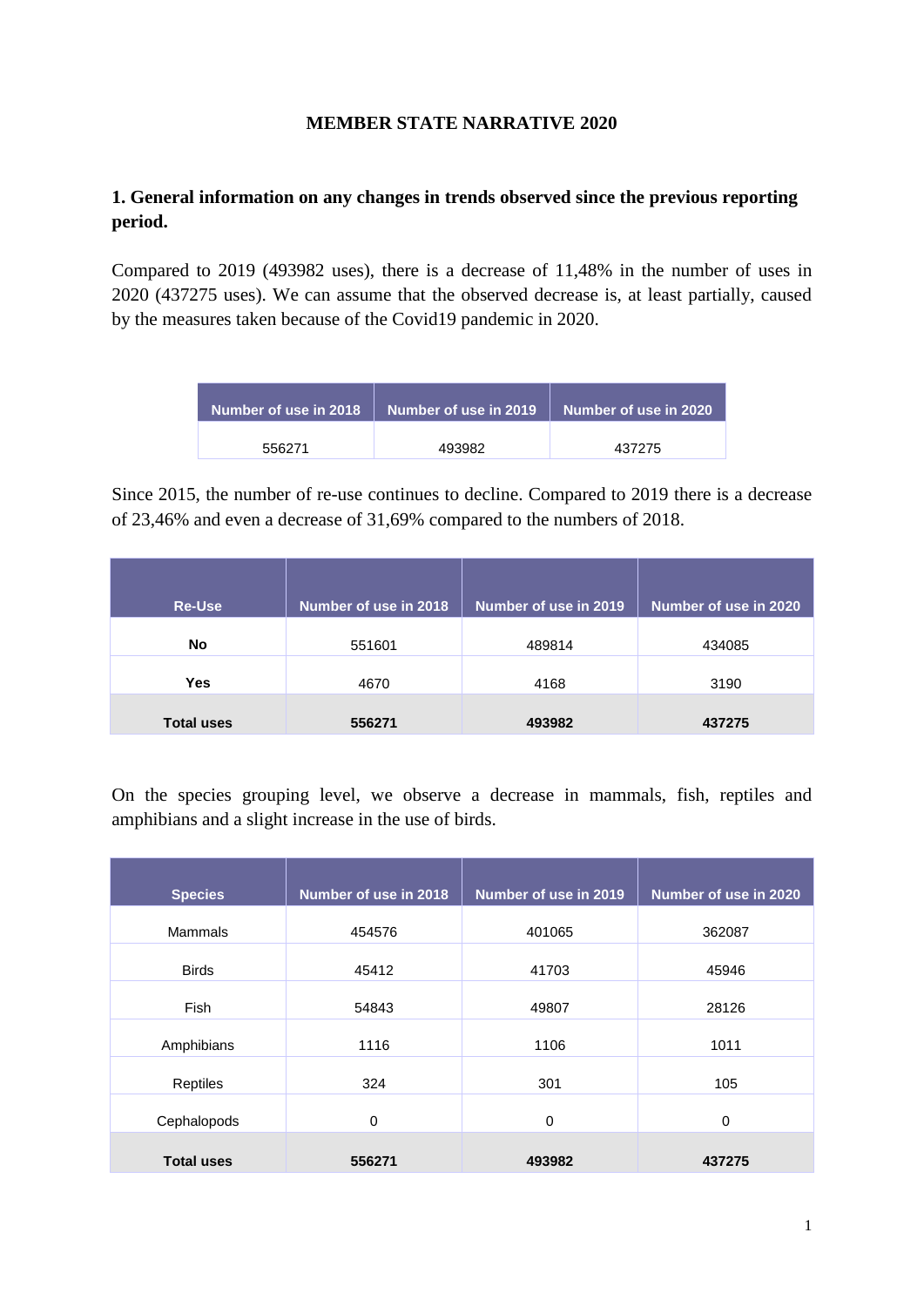Within the mammals category we notice that the increasing trend in the use of mice has come to an end in 2019. In 2020 the use of mice dropped (decrease of 27,80% compared to 2018 and 15,76% compared to 2019).

There is a noteworthy increase in procedures on hamsters, rabbits and cattle.

The number of tests on hamsters increased from 886 in 2019 to 2985 in 2020 (+236,91%). This is largely due to research being conducted to develop a vaccine and medication against the SARS-CoV-2 virus. Hamsters were used in this type of research because the species is susceptible to corona infections.

The number of tests on rabbits increased from 63.094 in 2019 to 70.761 in 2020 (+12,15%). This increase is mainly due to a specific animal welfare study investigating group housing in rabbit farming.

The number of tests on cattle increased from  $1420$  in  $2019$  to  $2329$  in  $2020$  (+64,01%). Within the total number of uses of cattle in 2020, almost 75% of the uses can be explained by one specific project in which the genetic diversity of old cattle breeds was mapped by taking a small ear biopsy of a large number of farm animals.

| <b>Animal Species</b> | Number of use in 2018 | Number of use in 2019 | Number of use in 2020 |
|-----------------------|-----------------------|-----------------------|-----------------------|
| Mice                  | 348937                | 299038                | 251913                |
| <b>Hamsters</b>       | 772                   | 886                   | 2985                  |
| <b>Rabbits</b>        | 61575                 | 63094                 | 70761                 |
| Cattle                | 850                   | 1420                  | 2329                  |

In the birds category, there is an increase for domestic fowl compared to 2019 (+16,49%). This is due to the increasing number of floorpen studies that are mainly performed in the context of the registration or re-registration of coccidiostats. The use of other birds decreased  $(-24,65\%)$ .

| <b>Animal Species</b> | Number of use in 2018 | Number of use in 2019 | Number of use in 2020 |
|-----------------------|-----------------------|-----------------------|-----------------------|
| Domestic fowl         | 39203                 | 35292                 | 41115                 |
| Other birds           | 6209                  | 6411                  | 4831                  |

In the fish category, there was a significant decrease in the use of zebra fish (-41,7%) and other fish (-50,22%) in 2020 in comparison with 2019.

The decrease in the use of zebrafish was due on the one hand to the postponement of projects due to the corona measures, and on the other hand because several large-scale projects, in which zebrafish larvae were used for compound screening, ended in the previous year. The decrease observed in the use of other fish was mainly due to the end of 2 projects involving capers and eels in 2019.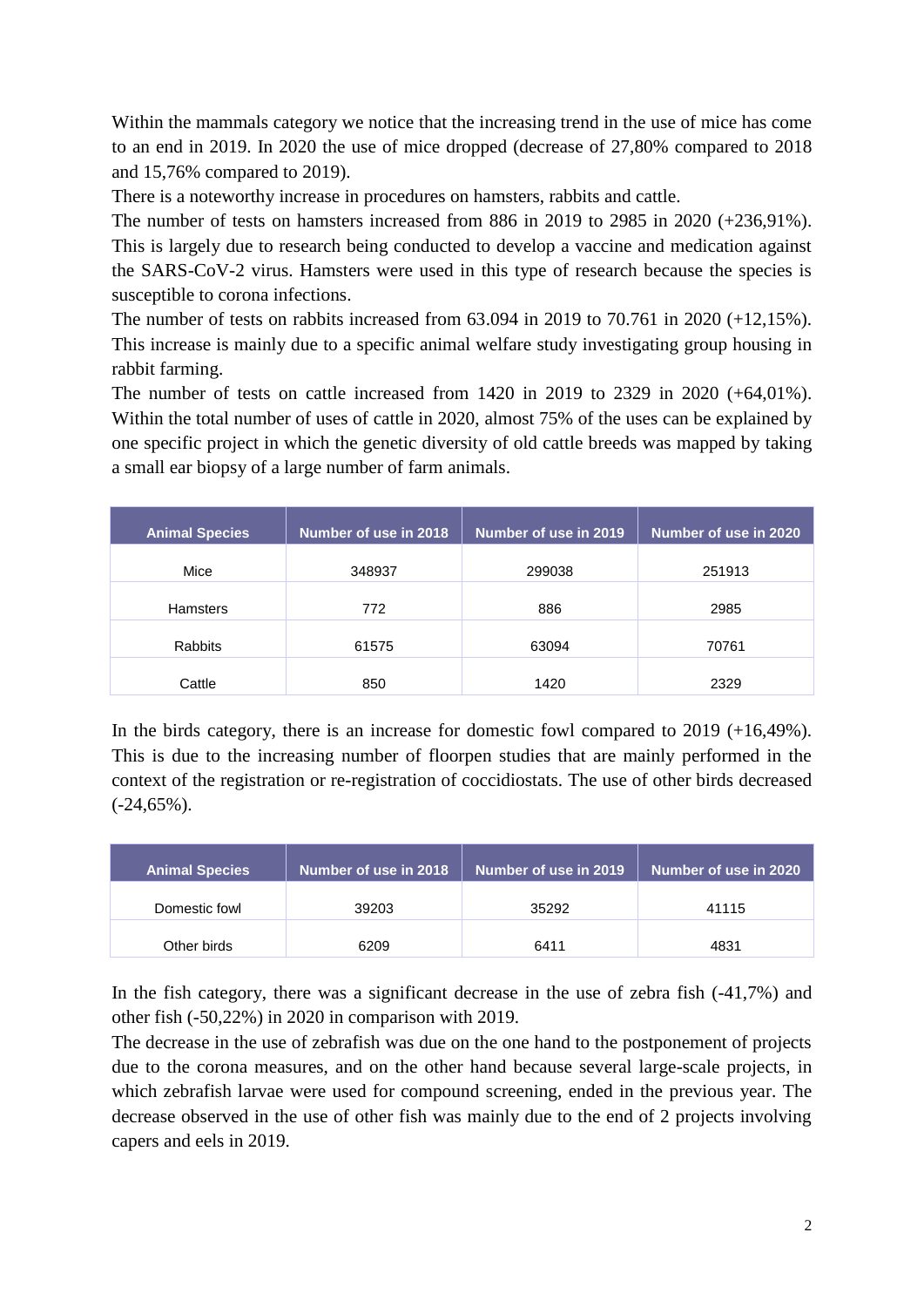| <b>Animal Species</b> | Number of use in 2018 | Number of use in 2019 | Number of use in 2020 |
|-----------------------|-----------------------|-----------------------|-----------------------|
| Zebra fish            | 25904                 | 39115                 | 22804                 |
| Other Fish            | 28939                 | 10692                 | 5322                  |

# **2. Information on significant increase or decrease in used animals in any of the specific areas and analysis of the reasons thereof.**

| <b>Purpose Category</b>                                                                                                | Number of use in 2018 | Number of use in 2019 | Number of use in 2020 |
|------------------------------------------------------------------------------------------------------------------------|-----------------------|-----------------------|-----------------------|
|                                                                                                                        |                       |                       |                       |
| Basic Research                                                                                                         | 251704                | 222946                | 168821                |
| Translational and applied<br>research                                                                                  | 121645                | 130724                | 120505                |
| Regulatory use and<br>Routine production                                                                               | 140896                | 115267                | 127262                |
| Protection of the natural<br>environment in the<br>interests of the health or<br>welfare of human beings<br>or animals | 359                   | 798                   | 743                   |
|                                                                                                                        |                       |                       |                       |
| Preservation of species                                                                                                | 5598                  | 243                   | 371                   |
| Higher education or<br>training for the acquisition,<br>maintenance or<br>improvement of vocational<br>skills          | 7442                  | 6287                  | 3827                  |
|                                                                                                                        |                       |                       |                       |
| Forensic enquiries                                                                                                     | $\mathbf 0$           | $\mathbf 0$           | $\mathbf 0$           |
| Maintenance of colonies<br>of established genetically<br>altered animals, not used<br>in other procedures              | 28627                 | 17717                 | 15746                 |
| Non-EU Purpose                                                                                                         | 0                     | 0                     | $\Omega$              |
| <b>Total uses</b>                                                                                                      | 556271                | 493982                | 437275                |

Between 2019 and 2020, Basic Research and Higher education or training diminished by 24,28% and 39,13% respectively. The observed decreases are, at least partially, caused by the measures taken because of the Covid19 pandemic in 2020.

The number of procedures concerning Regulatory use and Routine production increased in 2020 by 10,40%. This is mostly due to an increasing number of studies that are being done for the registration or re-registration of coccidiostats and similar products. In these studies, according to the EFSA guidelines and sample size calculations, sufficient repetitions must be done to demonstrate the statistical impact of the product on zootechnical parameters, so it concerns large studies (~1000 animals/trial).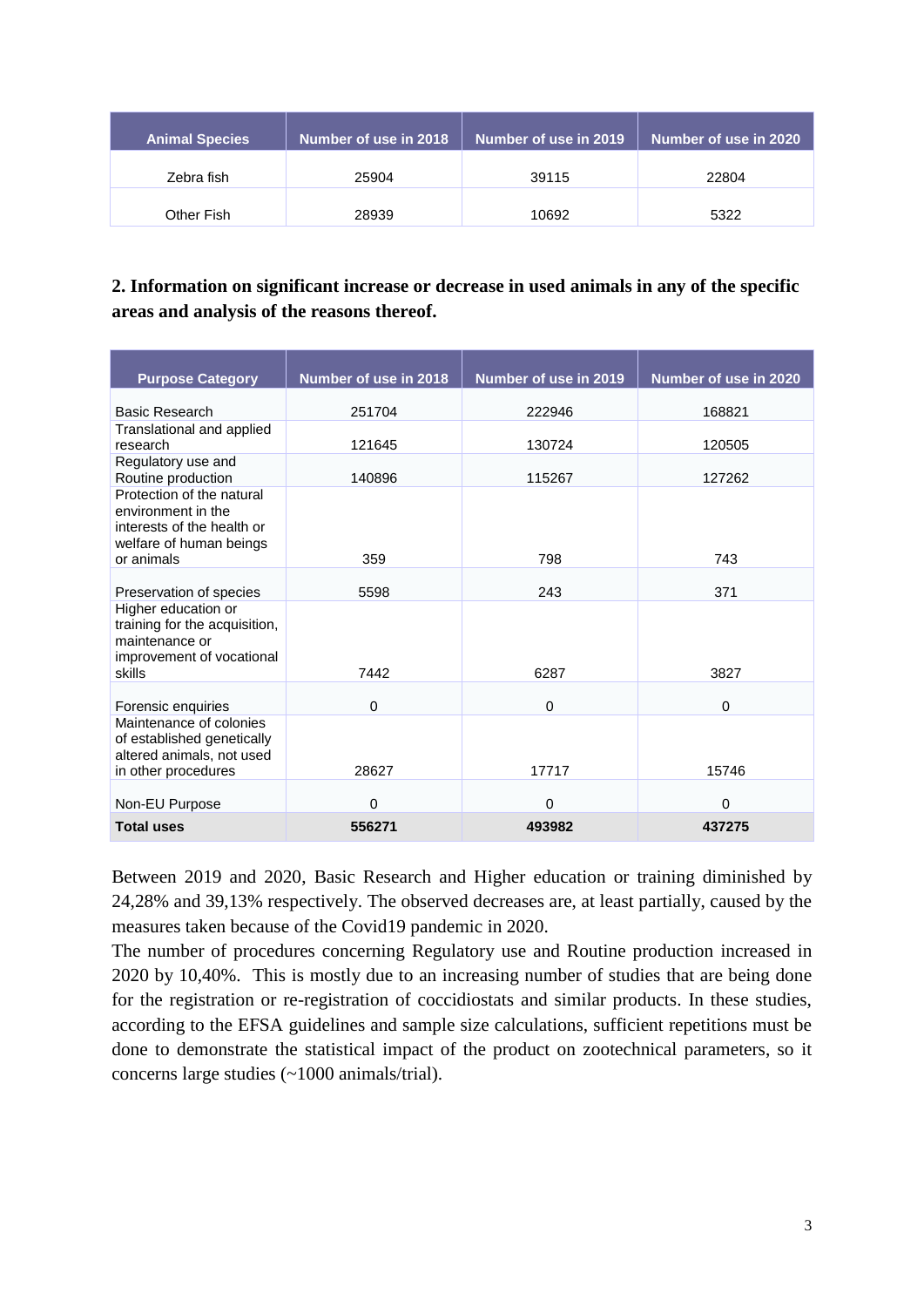**3. Information on any changes in trends in actual severities and analysis of the reasons thereof.**

| <b>Severity</b> | Number of<br>use in 2018 | % in 2018 | <b>Number of</b><br>use in 2019 | % in 2019 | <b>Number of</b><br>use in 2020 | % in 2020 |
|-----------------|--------------------------|-----------|---------------------------------|-----------|---------------------------------|-----------|
| Non-recovery    | 20565                    | 3.70%     | 14074                           | 2.85%     | 9464                            | 2,16%     |
| Mild            | 311660                   | 56,03%    | 284376                          | 57,57%    | 241487                          | 55,23%    |
| Moderate        | 154633                   | 27,80%    | 131963                          | 26,71%    | 139284                          | 31,85%    |
| Severe          | 69413                    | 12.48%    | 63569                           | 12,87%    | 47040                           | 10,76%    |
| Total uses      | 556271                   | 100.00%   | 493982                          | 100.00%   | 437275                          | 100.00%   |

Within the actual severities classification we note a decrease in the category severe. This is probably due to a decrease in Basic Research in the domain of Oncology.

## **4. Particular efforts to promote the principle of replacement, reduction and refinement and its impacts on statistics if any.**

Continuation of the RE-Place project (creation of a database that brings together expertise on alternative methods for animal testing) and funding of several specific 3R research projects.

# **5. Further breakdown on the use of "other" categories if a significant proportion of animal use is reported under this category.**

1. Other fish

18,92% of the fishes are reported under the "other" category.

Taking into account the categories of fish for which at least 5 uses have been registered, the other fishes are mostly Cyprinidae (32%) and Salmonidae (21%), followed by Anguillidae (19%), Nothobranchiidae (14%) and Pleuronectidae (4%).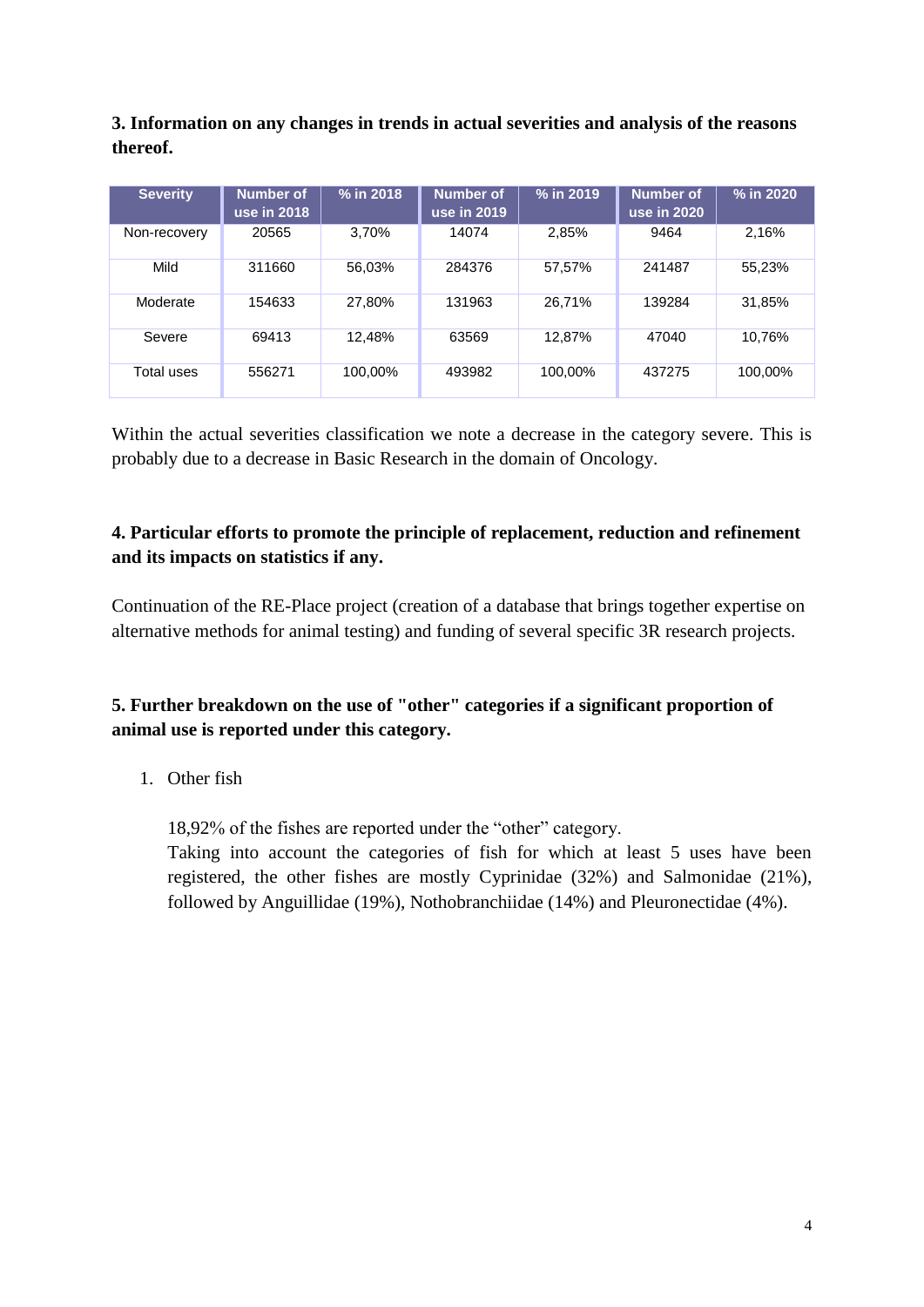| <b>Other fish</b>         | <b>Number of uses</b> |
|---------------------------|-----------------------|
| Cyprinus carpio           | 1719                  |
| Oncorhynchus mykiss       | 1135                  |
| Anguilla anguilla         | 1029                  |
| Nothobranchius furzeri    | 749                   |
| Pleuronectes platessa     | 225                   |
| Lota lota                 | 160                   |
| Kryptolébias mormoratus   | 68                    |
| Psetta maxima             | 38                    |
| Dicentrarchus labrax      | 34                    |
| Pseudotropheus saulosi    | 26                    |
| Alosa falax               | 19                    |
| Diancistrus fusca         | 17                    |
| Carrassius auratus        | 11                    |
| Synodontis grandiops      | 11                    |
| Cichlidae                 | 10                    |
| Pygocentrus nattereri     | 10                    |
| Haplochromis sp. tomato   | 9                     |
| Myloplus schomburgkii     | 6                     |
| Piaractus brachypomus     | 5                     |
| Pygopristis denticulata   | 5                     |
| Clarias geriepinus        | 4                     |
| Synodontis soloni         | 4                     |
| Metynnis hypsauchen       | 3                     |
| Myloplus rubripinnis      | 3                     |
| Serrasalmus maculatus     | 3                     |
| Synodontis ilebrevis      | 3                     |
| Synodontis nigriventris   | 3                     |
| Maylandia zebra           | 2                     |
| Pygocentrus piraya        | $\overline{2}$        |
| Serrasalmus elongatus     | 2                     |
| Catoprion mento           | 1                     |
| Colossoma macropomum      | 1                     |
| Methynnis lippincottianus | 1                     |
| Microsynodontis batesi    | 1                     |
| Pygocentrus cariba        | 1                     |
| Serrasalmus manueli       | 1                     |
| Synodontis victoriae      | 1                     |